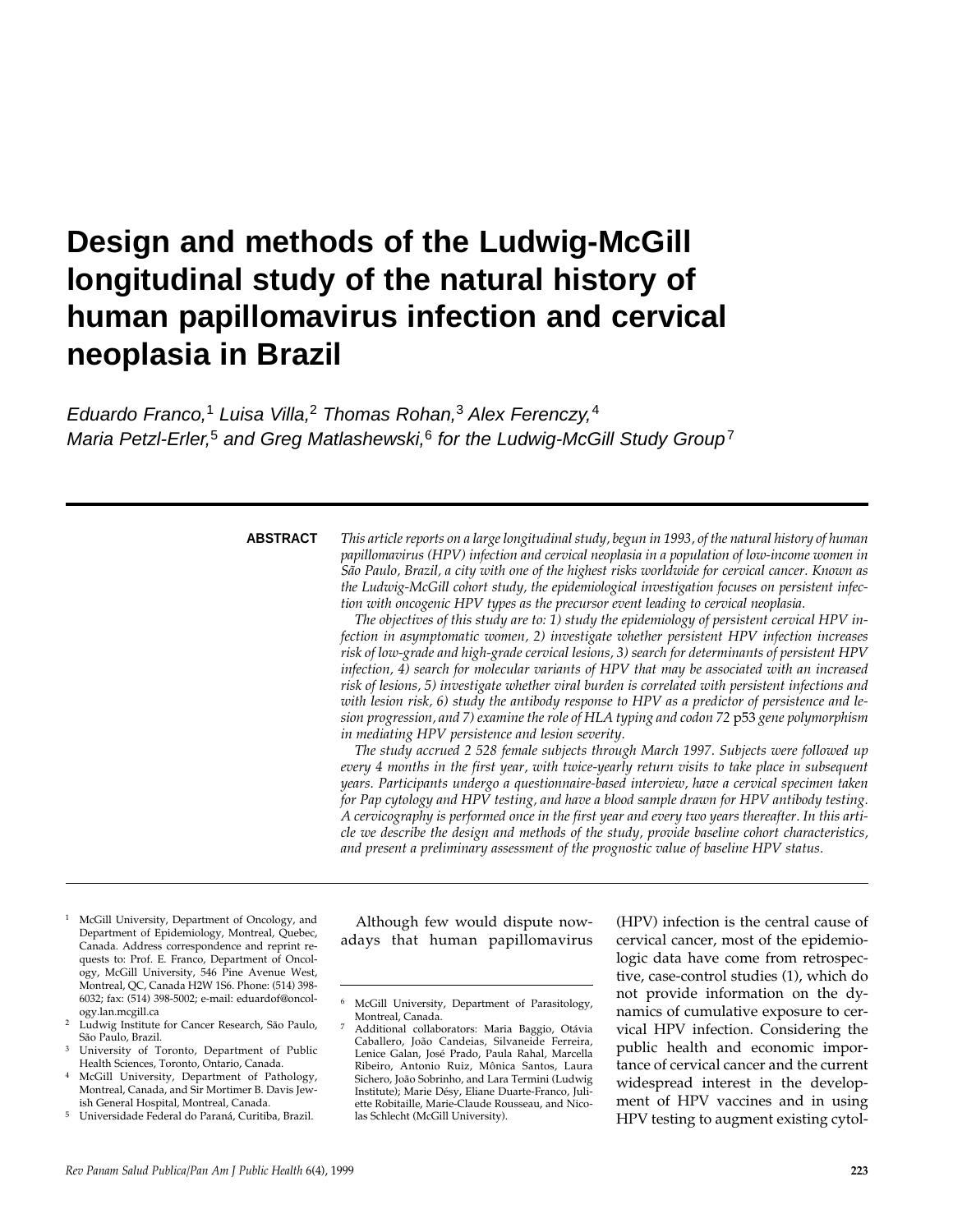ogy screening programs, there is a clear need for prospective, long-term multidisciplinary studies of the natural history of HPV infection as it progresses to preinvasive cervical lesions.

In 1993, we began a large longitudinal study of the natural history of HPV infection and cervical neoplasia in a population of low-income women in São Paulo, Brazil, a city with one of the highest risks worldwide for cervical cancer. Our study was designed to answer questions that have not yet been addressed in epidemiologic investigations of this neoplastic disease. The Brazilian investigation focuses on persistent infection with oncogenic HPV types as the precursor event leading to cervical neoplasia. The investigation will attempt to understand attributes of the natural history of viral infection that may be instrumental to the design of primary and secondary strategies for preventing cervical cancer. As a unique feature of our cohort study, persistence of HPV infection is monitored by molecular variant analysis (2) and measurement of viral burden (3), which together provide a much finer level of detail than simple HPV testing and may improve the prediction of the likelihood of lesion progression.

The Ludwig-McGill cohort study is designed to further our understanding of the etiopathogenesis of cervical neoplasia by focusing on the following specific objectives:

- measuring the prevalence and incidence of persistent cervical HPV infection in asymptomatic women
- testing the hypothesis that persistent HPV infection increases risk of low-grade and high-grade cervical lesions
- identifying the epidemiologic determinants of persistent cervical HPV infection
- identifying specific molecular variants of oncogenic types of HPV that are associated with increased risk of cervical lesions
- testing the hypothesis that viral burden in the cervix may be correlated with persistent infections and with low- and high-grade lesions
- studying the humoral immune response to HPV as a predictor of persistent cervical HPV infection and of risk of progression of lesion severity
- searching for specific human leukocyte antigen (HLA) alleles or haplotypes associated with HPV persistence and lesion severity
- testing the hypothesis that a specific *p53* gene polymorphism may confer increased resistance against viral persistence and consequently against development of cervical lesions

The purpose of this article is to present a detailed description of the design and methods of the Ludwig-McGill longitudinal study, to describe the characteristics of the cohort at baseline, and to present a preliminary assessment of the prognostic value of baseline HPV status.

# **MATERIALS AND METHODS**

The study described here is a longitudinal study. It involves repeated measurements on the individual participants over time of such risk factors as lifestyle, nutritional and behavioral attributes, and reproductive health and hygiene variables; intermediate endpoints (cervical HPV infection measured via direct DNA detection as well as indirectly, via serologic testing for HPV antibodies); and outcome (preinvasive cervical neoplasia).

# **Study population and setting**

The study population is derived from women attending a comprehensive maternal and child health program catering to low-income families in the city of São Paulo, Brazil. The city has a population of some 12 million and is the capital of the state of São Paulo, the most populous and most industrialized state of Brazil. The clinic setting where subjects were accrued and are being followed up is the Maternidade Escola Dr. Mario de Moraes Altenfelder Silva Municipal Hospital, which is part of a network of primary,

secondary, and tertiary health care institutions maintained by the municipal health department. This clinic is also known by its shorter, unofficial name, "Maternidade Escola Vila Nova Cachoeirinha" (MEVNC).

# **Eligibility**

Women were eligible to participate if they: 1) were between 18 and 60 years old, 2) were permanent residents of the city of São Paulo, 3) ) were not currently pregnant and had no intention of becoming pregnant during the next 12 months, 4) had an intact uterus and no current referral for hysterectomy, 5) reported no use of vaginal medication in the previous 2 days, and 6) had not had treatment for cervical disease by electrocoagulation, cryotherapy, or conization (the prevailing methods at MEVNC) in the previous 6 months. In addition to these criteria, women were considered ineligible if they were not interested in complying with all scheduled returns, at least for the subsequent 2 years.

# **Subject recruitment**

Two nurses were employed and trained specifically for the study. They recruited subjects by selecting women at random from the daily lists of outpatients in the family medicine, gynecology, and family planning clinics at MEVNC. The nurse-interviewers approached each selected patient to determine eligibility and to explain the general purpose and nature of the study. Women who were potentially eligible were then given a more detailed overview of the study, including the need for cervical and blood specimens, cervicographies, and interviews dealing with sensitive questions, all during multiple scheduled visits to the clinic. The nurses then explained the meal ticket system for compensating participants for the time that they would invest in the study (see the section below on encouraging compliance).

Subjects entered the study only after giving signed informed consent. All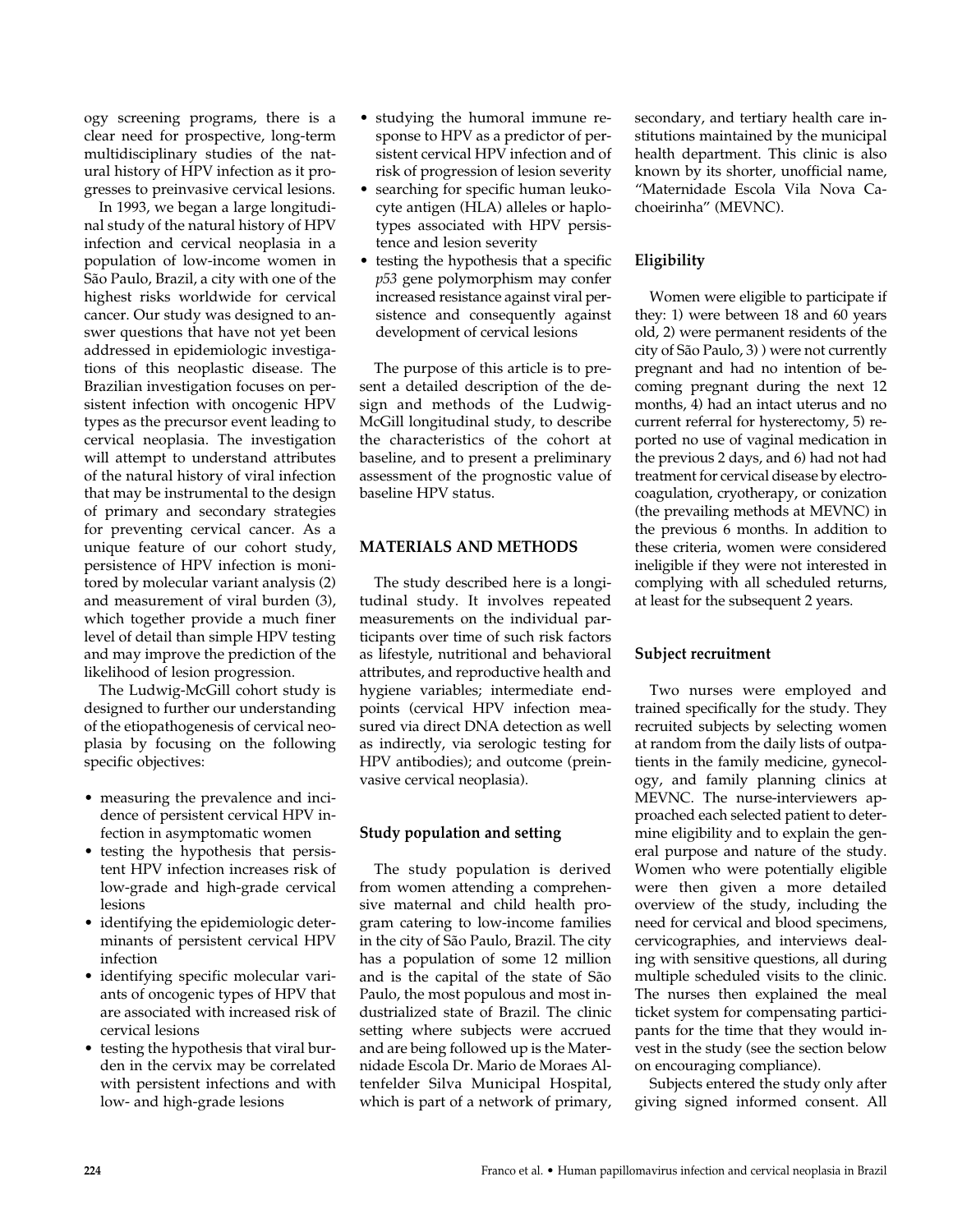study procedures and the informed consent were approved by the institutional review boards and ethical committees of the participating institutions: McGill University, Montreal, Quebec, Canada; the University of Toronto, Toronto, Ontario, Canada; and the Ludwig Institute for Cancer Research and the MEVNC clinic, both in São Paulo, Brazil.

### **Scheduled returns and procedures**

Subjects enrolled into the study are being followed up over a 5-year period in prescheduled return visits, which will extend into the year 2002. All participants were seen every 4 months in the first year, and are to be seen twice yearly thereafter. In the first four visits and on the annual returns, subjects complete an interviewer-administered structured questionnaire specific for the current visit and have cervical specimens taken for Pap cytology and HPV testing. A 10-cm3 blood sample is also drawn by venipuncture into a vacutainer tube without anticoagulant. During the semester returns between annual follow-up visits, only the cervical specimen is collected for cytology and HPV testing. A cervicography is performed once in the first year during any one of the quadrimester visits. Additional cervicographies are performed at 24 and 48 months.

### **Encouraging compliance with scheduled follow-up returns**

Because of the importance of retaining subjects for the entire duration of the study, participants were told at enrollment that they would receive cashequivalent incentives. We opted to use meal tickets, which are widely used in Brazil as employee benefits for salaried workers. Meal tickets have an inflation-adjusted cash value and come in various denominations, being honored in nearly all commercial establishments in exchange for meals, groceries, and other goods. The cash-equivalent incentives begin at US\$ 5.00 at the en-

rollment visit and increase \$5 per subsequent visit to a maximum of \$20, which is then given for all subsequent appointments that are kept by the participant. This strategy has ensured excellent rates of follow-up compliance despite the complexity of the procedures used in the study and the requirement for blood specimens.

### **Questionnaires**

In-person interviews are administered by the study nurses according to the schedule described above. Prior to commencement of the study, the nurses underwent extensive training in interview strategies. During these sessions we used role playing, mock interviews, and case studies to train the nurses in how to establish rapport with the respondent, to earn her respect, to avoid being judgmental, and to facilitate recollection of life events, some of which are sensitive. The information that is collected during the interviews covers all classes of risk factors for HPV infection and cervical neoplasia, that is, sociodemographics, reproductive health, sexual practices, smoking, and diet.

### **Cervical cell specimens**

An Accelon biosampler (Medscand, Inc., Hollywood, FL, United States of America) is used to collect a sample of ectocervical and endocervical cells at each of the visits. After the smear is prepared on a glass slide and fixed in 95% ethanol, the sampler containing the exfoliated cells is immersed in a tube containing Tris-EDTA buffer pH 7.4. The tube is agitated to release the cells from the sampler, and the sampler is discarded. Samples are kept at 4 °C at the clinic for 5 days at most and then brought to the laboratory at the Ludwig Institute, where they are kept frozen at –20 °C until testing. The Pap smears are fixed in absolute ethanol, stained, and read at the Ludwig Institute's cytopathology laboratory for an initial diagnosis. They are then

shipped to Montreal, where they are coded and then sent to the laboratory of Dr. Alex Ferenczy, at the Jewish General Hospital, one of McGill University's teaching hospitals. Cytopathology reports produced locally in São Paulo are based on the old Papanicolaou class system, which is the report format preferred by local physicians. The Montreal cytopathology reports are based on the Bethesda system for cytological diagnoses (4).

### **Cervicography**

Because of possible concerns with false negative cytology results, all women also undergo a cervicography during one of the visits in their first year of participation in the study—at a time that is mutually convenient for the participant and for the nurses and then at 24 and 48 months. Cervicography is being used to detect clinically relevant lesions that are visually identifiable, thus providing a "safety net" to supplement the information obtained from the two cytological readings in the study (see the section below about management of lesions). Cervicography was proposed as a cervical cancer screening tool by Stafl (5) and plays a useful role in large-scale studies in high-risk populations, particularly in remote areas, where well-trained colposcopists cannot be recruited easily. Log sheets and rolls of film are prepared according to the instructions from the provider, National Testing Laboratories (NTL), and then shipped monthly to Fenton, Missouri, United States of America, for development and evaluation by NTL's expert colposcopists. The list of results are then mailed to the project manager in Montreal for computer data entry.

### **Management of lesions**

When women are found to have lesions with moderate dysplasia or worse in the initial reading of their Pap smears in São Paulo, they are referred for colposcopy at MEVNC. Recall is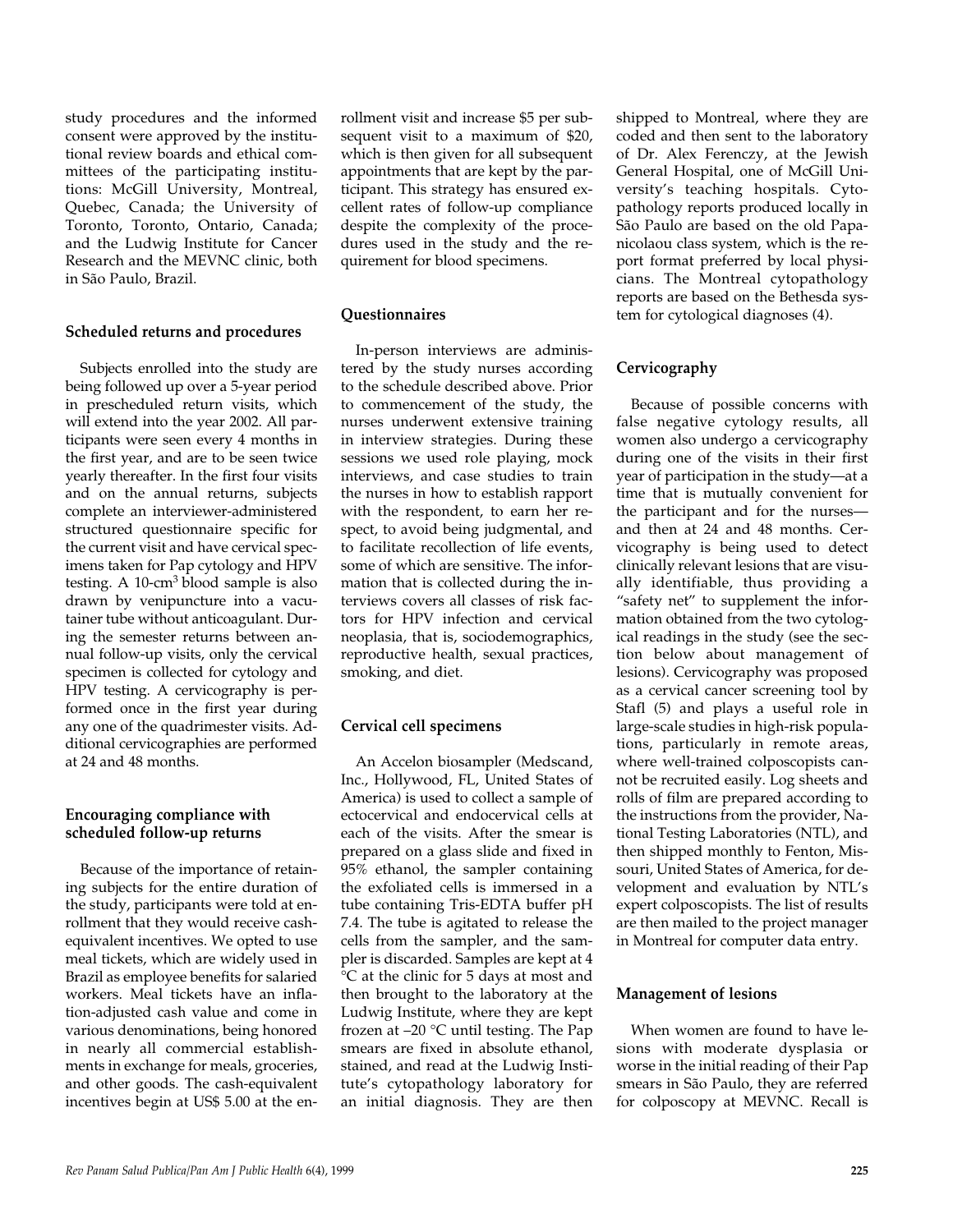also triggered if the cytopathology review performed in Montreal reveals a diagnosis of a high-grade squamous intraepithelial lesion (HSIL) or worse. Similarly, cervigrams indicating highgrade lesions or worse are grounds for recall. Since the slide review and the cervicography result are first available in Montreal, we use electronic mail to notify the nurses in São Paulo whenever an HSIL is found. Cumulative lists of HSIL-positive cases are subsequently transferred via a file transfer protocol (FTP) computer connection from Montreal to São Paulo for further verification. This ensures a rapid and safe means of recalling patients with clinically relevant lesions. In the interest of expediency, our own nurses take responsibility for scheduling appointments for the colposcopy, which is performed by the MEVNC gynecologist on duty. At colposcopy, if any lesional tissue is present, a biopsy is taken for histopathological assessment and, if indicated, these women are treated according to the local prevailing protocol. Women with lesions continue to be followed in the cohort if they so wish but do not contribute further persontime to the cohort. All histopathological slides are read locally and then sent to Dr. Ferenczy's laboratory in Montreal for review.

### **HPV DNA detection**

DNA samples are purified by spin column chromatography. Early in the study we extracted DNA from all cervical specimens using digestion with 100 µg/mL proteinase K for 3 h at 55 °C, followed by organic extraction and ethanol precipitation. Cervical specimens are tested for the presence of HPV DNA by a previously described polymerase chain reaction (PCR) protocol amplifying a highly conserved 450 bp segment in the *L1* viral gene (flanked by primers  $MY09/11$ ) (6, 7). Typing of the amplified products is performed by hybridization with individual oligonucleotide probes specific for all 27 HPV genital types whose nucleotide sequences for probes within

the MY09/11 fragment have been published in the literature. Twenty-four of these have received a taxonomic entry, as HPV types 6/11, 16, 18, 26, 31, 33, 35, 39, 40, 42, 45, 51, 52, 53, 54, 55, 56, 57, 58, 59, 66, 68, and 73. Three additional genital types (MM4, MM7, and MM8) are still awaiting taxonomic classification (7). Amplified products that hybridize with the generic probe but with none of the type-specific probes are considered positive for HPV of unknown type(s). These products are tested further, to distinguish among unknown HPVs, by restriction fragment length polymorphism (RFLP) analysis of the *L1* fragment (8). Use of the RFLP analysis extends the range of identifiable HPV types in our study to over 40 genital types, by allowing additional detection of HPVs 32, 34, 44, 62, 64, 67, 69, 70, 72, CP6108, CP8061, CP8304, IS39, and other unknown types. To verify the specificity of the hybridizations, we include more than 30 type-specific positive controls in all membranes. In order to check the integrity of the host DNA material extracted from the specimens, assays also include an additional set of primers (GH20 and PC04) to amplify a 268 bp region of the b-globin gene (6). All HPV assays are done blindly on coded specimens, with no identification linking specimens from the same woman. Appropriate precautions are taken to reduce the possibility of specimen contamination.

# **Molecular variant analysis**

For HPVs 16 and 18, we use a PCR sequencing method with primers flanking a 364 bp segment (nucleotide positions 7478 to 7841) within the LCR region, a hypervariable genomic segment of HPV (9, 10). The amplified products are cloned using the SureClone™ plasmid cloning kit (Pharmacia Biotech, Uppsala, Sweden), according to the manufacturer's instructions and are introduced into *E. coli* XL1-Blue. Recombinant plasmid DNAs are isolated from positive clones and submitted to DNA sequencing by the dideoxy method. Due to possible misincorporation of

bases by *Taq* polymerase and the possibility of multiple coexisting variants, a minimum of five clones are sequenced for each isolate. We also test for molecular variants of HPV 16 in the *E6* gene by targeting a 456 bp segment with nearly the same intratype variability as that in the LCR region that we sequence in our standard protocol. We use the method described by Yamada et al. (11) for sequencing this *E6* fragment. By focusing on two genomic sequences of HPV 16, the most common oncogenic type in our population, we will be able to obtain an extra level of confidence in assigning the putative phylogenetic relatedness for a given variant.

# **Measuring viral burden**

For all cervical specimens found to be positive with the main PCR protocol (MY09/11), we retest them by a quantitative, low-stringency PCR in order to measure viral burden in exfoliated cervical cells (3). The method uses general primers (GP5/6) from a well-known PCR protocol that detects a broad spectrum of HPVs (12). The quantitative PCR protocol employs low-stringency conditions to co-amplify the specific HPV DNA fragment along with DNA sequences from the human genome present in the starting PCR mixture. Standards consisting of mixtures containing varying amounts of reference HPV 16 plasmid (provided by Dr. E. M. de Villiers, Deutsches Krebsforschungszentrum, Heidelberg, Germany) added to a constant background of normal human DNA (corresponding to 0, 4, 20, 100, 500, and 2 500 viral copies per cell) are included in duplicate in every assay. In addition, control samples consisting of DNA from two cervical carcinoma cell lines with known quantities of HPV copies (HeLa, 20–40 copies of HPV 18; Caski, 400–600 copies of HPV 16) are included in duplicate in every assay. The silverstained gel bands corresponding to the HPV and to the constant human genome fragments are quantified by densitometry (3). The logarithm of the ratio between these two bands is di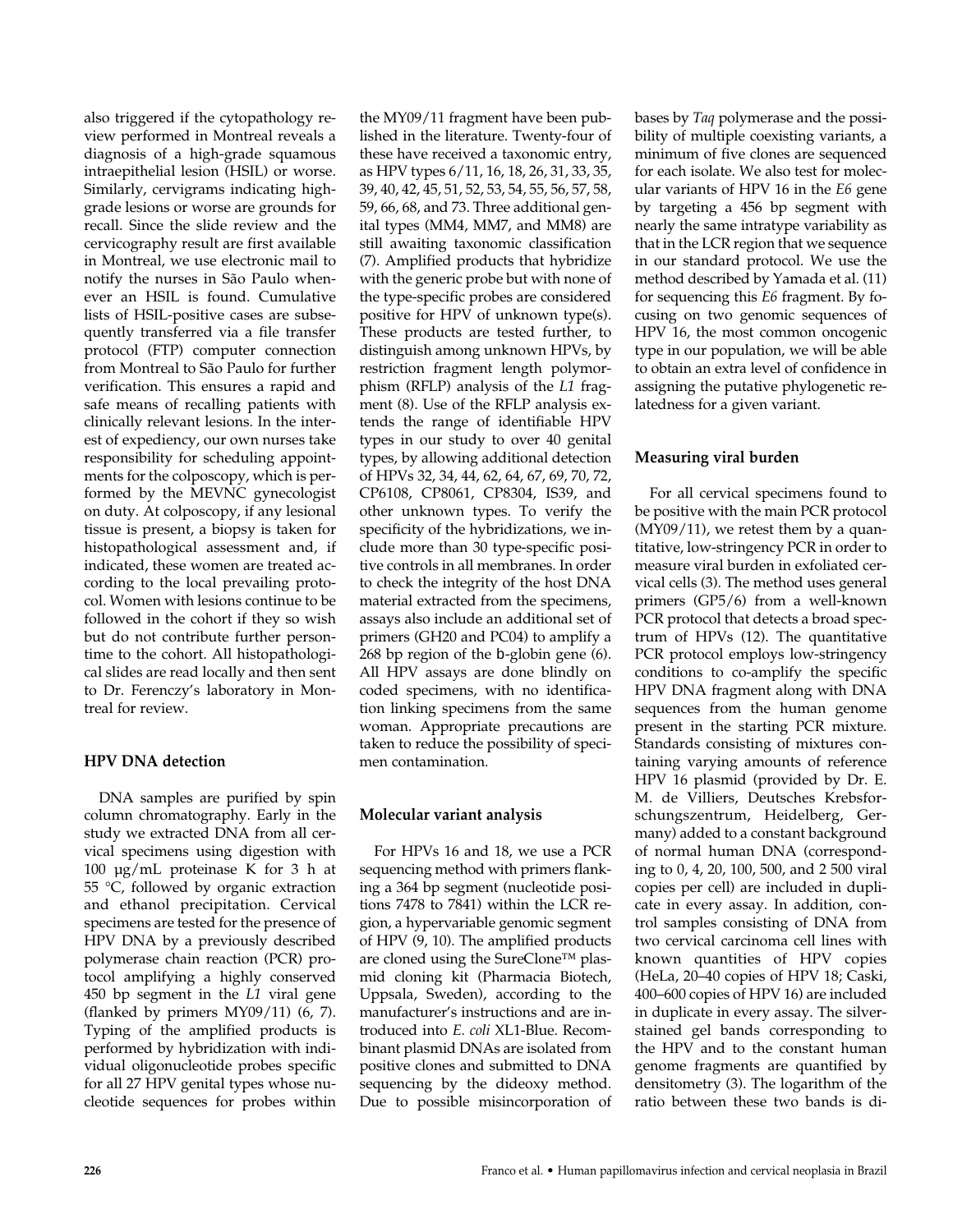rectly proportional to the logarithm of the amount of HPV DNA in the individual samples. Proper quantification is obtained by linear interpolation in a standard curve constructed with the results from the control mixtures.

### **Serologic testing for HPV antibodies**

Serum samples are separated from the clotted blood specimens and stored at –20 °C until testing. An ELISA technique described previously (13) is used for the semiquantitative assessment of immunoglobulin G (IgG) antibodies to L1 and L2 HPV capsid antigens. Antigen preparations consist of self-assembled empty viruslike particles (VLP) produced from a baculovirus system expressing L1 and L2 (14). A sufficiently large batch of HPV 16 VLP antigen was donated by Dr. John Schiller, Laboratory of Cellular Oncology, U.S. National Institutes of Health. This initial batch is being used to define seropositivity at baseline and initial follow-up visits. Subsequent batches are being prepared at the Ludwig Institute using strict adherence to Dr. Schiller's expression system protocol. Seropositivity is arbitrarily based on the cutpoint for the 90th percentile of the distribution of reactivity for control specimens from women free of lesions and testing consistently negative for HPV DNA during all four first-year visits. Advances in VLP technology permitting, we will incorporate in our assay system VLP antigens from any other HPV types that become available.

# **Testing for host susceptibility markers**

One of the most important objectives of research on the prevention of cervical cancer is to identify host cofactors that could influence HPV carcinogenesis. We are testing for two such cofactors, the woman's HLA makeup and *p53* polymorphism in codon 72. HLA class II alleles or haplotypes may play

a role in the HPV infection and genetic susceptibility to cervical cancer, probably regulating the immune response against HPV infection and ultimately interfering in the establishment of productive persistent infections.

One pivotal step in the etiology of HPV-induced cervical neoplasia seems to be the binding of the viral *E6* gene product to the p53 tumor suppressor protein. This promotes degradation of the latter, exempting the cell to undergo p53-mediated control. In the general population, there are two common and distinct wild-type alleles of the *p53* tumor suppressor gene that are not functionally equivalent with respect to HPV. These alleles represent a polymorphism. One encodes arginine at amino acid residue 72 (*Arg* allele), and the other encodes a proline at amino acid residue 72 (*Pro* allele). At the molecular level, HPVs can mediate the degradation of the p53Arg protein more efficiently than the p53Pro protein (15), raising the possibility that individuals homozygous for the *p53Arg* alleles would be more susceptible to HPV-associated pathology than individuals with *p53Pro* alleles. We hypothesize that women with the homozygous *p53Arg* genotype will be more susceptible to the acquisition of persistent HPV infection and, ultimately, to the development of cervical intraepithelial neoplasia than those homozygous or heterozygous for the *p53Pro* allele. It is possible that in women with the homozygous *p53Arg* genotype, HPV infection will be established more productively with colonization of the cervical epithelium because the virus will be more successful in inhibiting p53-mediated apoptosis in infected cells. Hence, there is the expectation that these women will be more susceptible to persistent HPV detection.

The hypothesis regarding the role of a *p53* polymorphism is at present highly controversial. The original association (15) was not confirmed by subsequent studies, such as by Hildesheim et al. (16). However, we have obtained preliminary data from a casecontrol study conducted in Brazil that

indicates a greater cervical cancer risk among women with the homozygous *p53Arg* form. Nevertheless, we were able to identify the association only after restricting the analysis to subjects with concordant genotype information obtained in three different laboratories. This suggests that misclassification of genotypes could be statistically diluting the association, thus preventing it from being measured in epidemiologic studies (Makni et al., manuscript submitted).

**HLA typing**. Molecular typing of HLA alleles will be performed in the DNA extracted from the enrollment cervical specimen, or, when that specimen is depleted or insufficient, from any of the cervical specimens collected in subsequent visits. The HLA class II DRB1 and DQB1 high-resolution typing will be performed by PCR and sequence-specific oligonucleotide probe hybridization following the standard international nomenclature (17). All HLA typing will be performed blindly on coded samples.

*P53* **polymorphism analysis**. The *p53* genotype for codon 72 will be determined on the enrollment DNA samples (or using subsequent ones if the first specimen is depleted) using a recently described PCR technique (15). In brief, two PCR reactions will be carried out on each sample, one with a primer set specific to the *p53Pro* allele and the other with a primer set specific to the *p53Arg* allele. The *p53Pro* allele yields a 277 bp fragment, and the *p53Arg* allele yields a 141 bp fragment. Primer pairs (2 µg each) are mixed and end labeled with [32-P] using polynucleotide kinase. PCR reactions (25 cycles) are performed in a volume of 50 µL using 0.2 units of Red Hot polymerase (Advanced Biotechnologies, Surrey, United Kingdom) in the presence of 1.5 mM Mg++ and in a reaction buffer supplied by the manufacturer. An aliquot of the reaction product will be fractionated on a 6% polyacrylamide gel, dried, and exposed to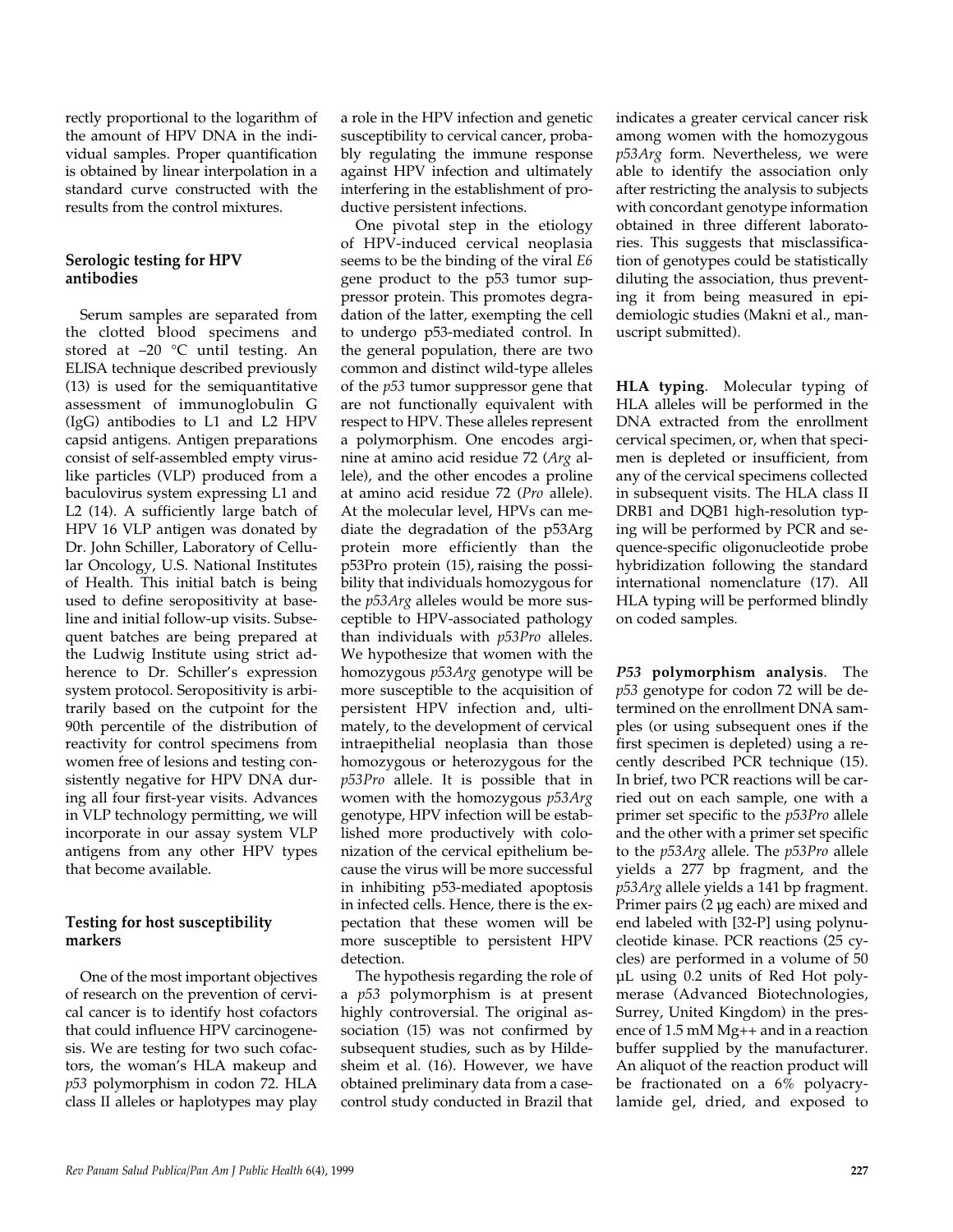X-ray film as described previously (15). All *p53* genotyping will be performed blindly on coded samples.

### **Cohort management**

At each visit, the nurse first collects the cervical specimen and prepares the Pap smear, followed by the cervical cell suspension for HPV testing. She then performs the cervicography, if prearranged for that visit, followed by the venipuncture to collect the blood sample. The final step is the interview, using the questionnaire specific for that visit. Table 1 summarizes the various study procedures and instruments used at the initial visit and during each of the prescheduled returns for all subjects.

After each visit the nurses schedule the patient's subsequent return at the expected date according to the study plan. Delays in returning for a given appointment cause the following one to be postponed correspondingly, so

that there is always a full betweenvisit period of 4 or 6 months. Returns are scheduled for 4 months later for a first-year cohort member, and for 6 months later for those beyond the first four visits. The nurses call the patients a few days before the scheduled returns to remind them of the pending visits. Those who miss appointments are contacted by phone and/or letter. These attempts at contacting subjects are repeated once a month until an appointment can be scheduled or the woman explicitly states that she wishes to drop out of the study.

### **RESULTS**

### **Subject recruitment and follow-up compliance**

Between November 1993 and March 1997 our nurses made 6 188 contacts with 4 990 patients to ascertain eligibility and invite their participation. Of these, 3 589 women were deemed eligible and 2 528 were enrolled into the study during that period, representing a response rate of 70.4%. Table 2 shows the status with respect to participation and reasons for lack of eligibility in each category. Pregnancy or a previous hysterectomy together accounted for more than 50% of the instances of noneligibility.

As of mid-November 1998, the 2 528 participants had logged 14 094 visits since enrollment, for a total of 71 017 woman-months of follow-up (average per subject of 5.6 visits and 28.1 months of follow-up). Allowing for delays in follow-up, actuarial rates of compliance with all prescheduled clinic visits are 73%, 69%, 70%, and 77% at 12, 24, 36, and 48 months, respectively.

### **Selected characteristics of the cohort**

Table 3 shows selected sociodemographic, lifestyle, and reproductive health characteristics as reported at enrollment. The mean age was 32.9 years

**TABLE 1. Study procedures and instruments applied at enrollment and at different prescheduled follow-up returns in the Ludwig-McGill cohort study, São Paulo, Brazil, accrual period 1993–1997**

| Procedures and<br>instruments                   | Entry | 4 mo              | 8 mo | 1 <sub>y</sub> | 1.5y | 2 y | 2.5y                            | 3y | 3.5y | 4 y | 4.5y | 5 y |
|-------------------------------------------------|-------|-------------------|------|----------------|------|-----|---------------------------------|----|------|-----|------|-----|
|                                                 |       |                   |      |                |      |     |                                 |    |      |     |      |     |
| Viral markers:                                  |       |                   |      |                |      |     |                                 |    |      |     |      |     |
| HPV testing and typing                          | u     | u                 | u    | u              | u    | u   | u                               | u  | u    | u   | u    | u   |
| Viral load                                      | u     | u                 | u    | u              | u    | u   | u                               | u  | u    | u   | u    | u   |
| Molecular variants                              | u     | u                 | u    | u              | u    | u   | u                               | u  | u    | u   | u    | u   |
| HPV serology                                    | u     | u                 | u    | u              |      | u   |                                 | u  |      | u   |      | u   |
| Host susceptibility markers:                    |       |                   |      |                |      |     |                                 |    |      |     |      |     |
| HLA typing                                      | u     |                   |      |                |      |     |                                 |    |      |     |      |     |
| p53 polymorphism                                | u     |                   |      |                |      |     |                                 |    |      |     |      |     |
| Cervical pathology:                             |       |                   |      |                |      |     |                                 |    |      |     |      |     |
| Local Pap cytology                              | u     | u                 | u    | u              | u    | u   | u                               | u  | u    | u   | u    | u   |
| Cytology review                                 | u     | $\mathbf{u}$      | u    | u              | u    | u   | u                               | u  | u    | u   | u    | u   |
| Cervicography                                   |       | u (once 1st year) |      |                |      | u   |                                 |    |      | u   |      |     |
| Colposcopy + biopsy                             |       |                   |      |                |      |     | u (whenever needed if HSIL) --- |    |      |     |      |     |
| Questionnaire information:<br>Sociodemographics | u     |                   |      |                |      |     |                                 |    |      |     |      |     |
| Diet                                            |       | u                 |      |                |      |     |                                 |    |      | u   |      |     |
| Reproductive health                             | u     |                   | u    |                |      |     |                                 |    |      |     |      |     |
| Sexual behavior, smoking                        | u     | u                 | u    | u              |      | u   |                                 | u  |      | u   |      |     |
| Health attitudes and beliefs                    |       |                   |      |                |      |     |                                 |    |      | u   |      |     |
| Compliance incentive:                           |       |                   |      |                |      |     |                                 |    |      |     |      |     |
| Meal tickets (in US\$)                          | 5     | 10                | 15   | 20             | 20   | 20  | 20                              | 20 | 20   | 20  | 20   | 20  |
|                                                 |       |                   |      |                |      |     |                                 |    |      |     |      |     |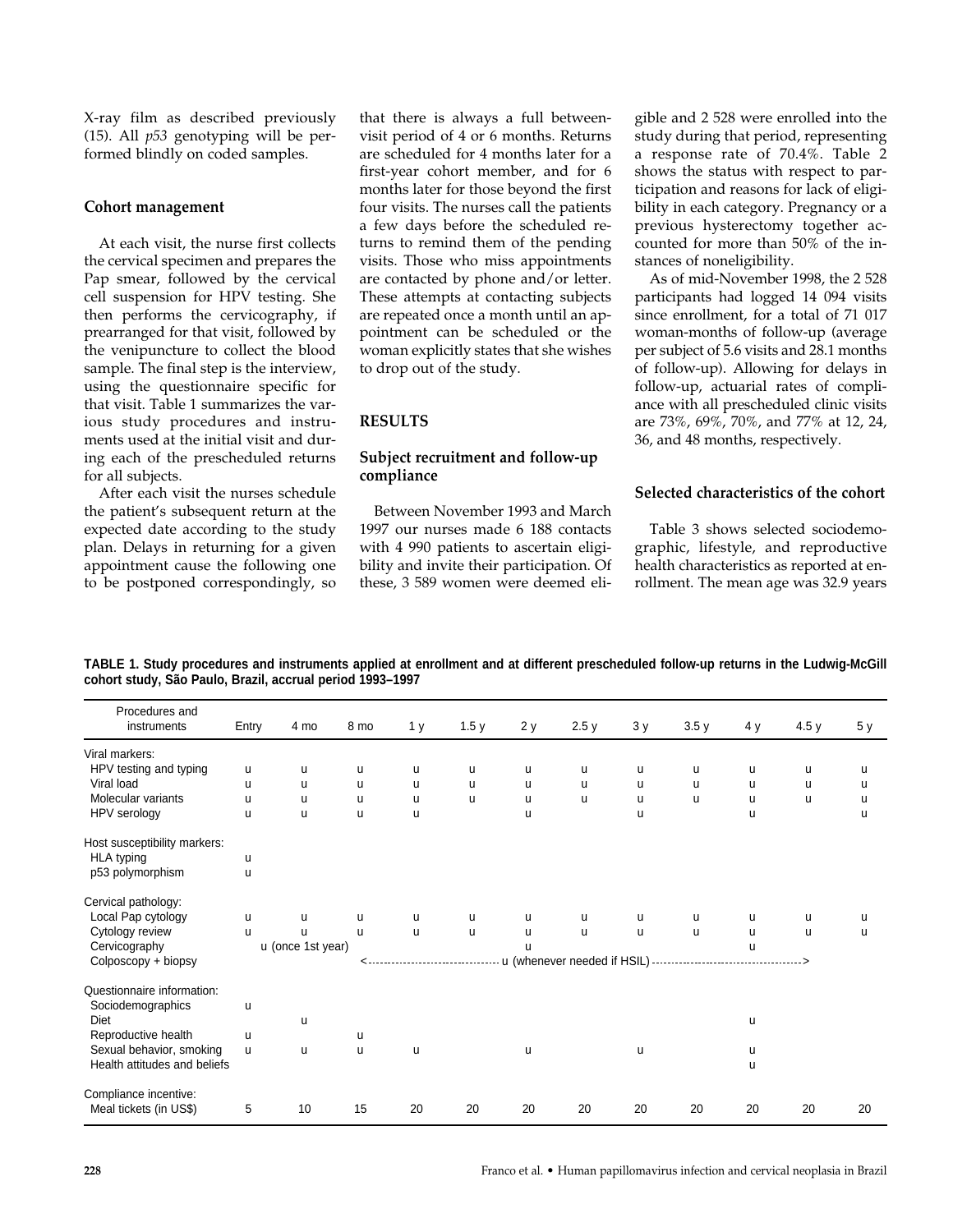| TABLE 2. Characteristics of subject participation and reasons for ineligibility at time of |  |  |
|--------------------------------------------------------------------------------------------|--|--|
| initial enrollment, São Paulo, Brazil, accrual period 1993-1997                            |  |  |

|                |                                             | % (in relation to) |                 |         |  |
|----------------|---------------------------------------------|--------------------|-----------------|---------|--|
| <b>Status</b>  | Category                                    | Number             | <b>Status</b>   | Overall |  |
| Ineligible     | Presently pregnant or intends to become     | 411                | 33.0            | 8.2     |  |
|                | Total or partial hysterectomy               | 285                | 22.9            | 5.7     |  |
|                | Residence outside São Paulo or intention to |                    |                 |         |  |
|                | move soon                                   | 223                | 17.9            | 4.5     |  |
|                | Age $<$ 18 or $> 60$                        | 158                | 12.7            | 3.2     |  |
|                | Reasons invalidating Pap smear              | 91                 | 7.3             | 1.8     |  |
|                | Recent surgery preventing participation     | 40                 | 3.2             | 0.8     |  |
|                | Virgin                                      | 20                 | 1.6             | 0.4     |  |
|                | Mental retardation or deafness              | 17                 | 1.4             | 0.3     |  |
|                | Total                                       | 1 2 4 5            | 100             | 24.9    |  |
| <b>Unknown</b> | Refused to be approached                    | 138                | 88.5            | 2.8     |  |
|                | Did not provide information when approached | 18                 | 11.5            | 0.4     |  |
|                | Total                                       | 156                | 100             | 3.1     |  |
| Eligible       | Enrolled in the study                       | 2528               | 70.4            | 50.7    |  |
|                | Refused participation                       | 1 0 6 1            | 29.6            | 21.3    |  |
|                | Total                                       | 3589               | 100             | 71.9    |  |
|                | Total (all categories)                      | 4 9 9 0            | NA <sup>a</sup> | 100     |  |

<sup>a</sup> NA = not applicable.

(median: 32; mode: 30 years). Most subjects were white and of European ancestry (Portuguese, Italian, German, Arab, Spanish). More than 80% of the women had not attended high school. However, reflecting the clinic-based sampling used for recruitment, the vast majority of the subjects reported having had Pap tests previously. A little over one-third of all women reported being current smokers (Table 3), which suggests that this study will attain a relatively high statistical power to investigate the role of smoking in the epidemiology of cervical neoplasia, a currently unresolved issue.

### **Baseline cervical cytology and cervicography results**

Enrollment cervical specimens were evaluable for 2 514 women. For the remaining 14 women, the specimen was insufficient to enable appropriate cytological review to be performed, or the slides were lost or broken. Table 4 shows the distribution of subjects with respect to their baseline cytology results, as determined from the review of the enrollment Pap smears at McGill University. The prevalence of SILs of both low and high grade was 2.2%.

A blind assessment of the diagnostic reproducibility was done in Montreal with random samples of 109 normal and 103 SIL (74 LSIL, 29 HSIL) smears. The kappa statistic was 0.847, with only 19 of 212 smears (9.0%) classified outside of their original diagnostic categories (normal, LSIL, HSIL), and only 10 of 212 (4.7%) if diagnostic mismatches were based on a broader, anygrade SIL category.

The local cytology reading in São Paulo was based on the old Papanicolaou classification system. The percentages by class were as follows: I (normal): 26.7%; II (inflammatory): 71.2%; III (not otherwise specified): 1.3%; IIIa (mild dysplasia): 0.7%; IIIc (severe dysplasia = 1 case): 0.0%; IV (carcinoma in situ): 0.1%; and V (invasive cancer = 1 case):  $0.0\%$ . Of the 86 cases of SIL detected either by the local smear reading or by the cytology review in Montreal, only 23 were detected at both opportunities.

Cervicography was introduced in the study only in December 1994, which prevented 628 women from being examined during the first year. The remaining 1 886 women were classified as follows: 1 616 (85.7%) within normal limits, 214 (11.3%) low-grade lesions A or B, 9 (0.5%) high-grade lesions, and 47 (2.5%) unsatisfactory. Of the 223 low-grade or high-grade lesions detected by cervicography, only 4 (1.8%) were also diagnosed as Pap classes III or higher by the local cytology, and 9 (4.0%) were labeled as LSIL or HSIL by the cytology review.

### **Baseline HPV status**

As of August 1998, we had completed HPV DNA testing and typing for 4 935 specimens from 1 430 women, representing the first-year specimens from those accruing long-term followup. The prevalence of HPV infection by any type at entry was 13.8%. The most prevalent types were HPV 16 (2.8%), HPV 53 (1.5%), HPV 58 (1.2%), HPV 6/11 (1.0%), HPV 31 (1.0%), HPV 70 (0.9%), and HPV 18 (0.8%). Among HPV-positive specimens, the mean viral copy number was 3.0 per cell, with most specimens having 1 or fewer viral copies per cell. Only 11% of the HPV-positive specimens at enrollment had more than 100 copies per cell.

Determination of molecular variants of HPV by sequencing is the most time-consuming procedure in the study. We have thus far found seven different variants of HPV 16 in 97 isolates from 65 subjects. These variants are grouped phylogenetically as follows: E branch: prototype, B-12; AA branch: B-2, B-2A, one new (related to B2); Af2 branch: S21-A; and As branch: AC-2. Four variants of HPV 18 were identified in 27 isolates from 11 subjects: B18-2, B18-6, one new (related to B18-2), and T18-17.

### **Preliminary assessment of the prognostic value of baseline HPV status**

We analyzed the risk of any-grade, incident SIL in the cohort as a function of HPV positivity at enrollment. Data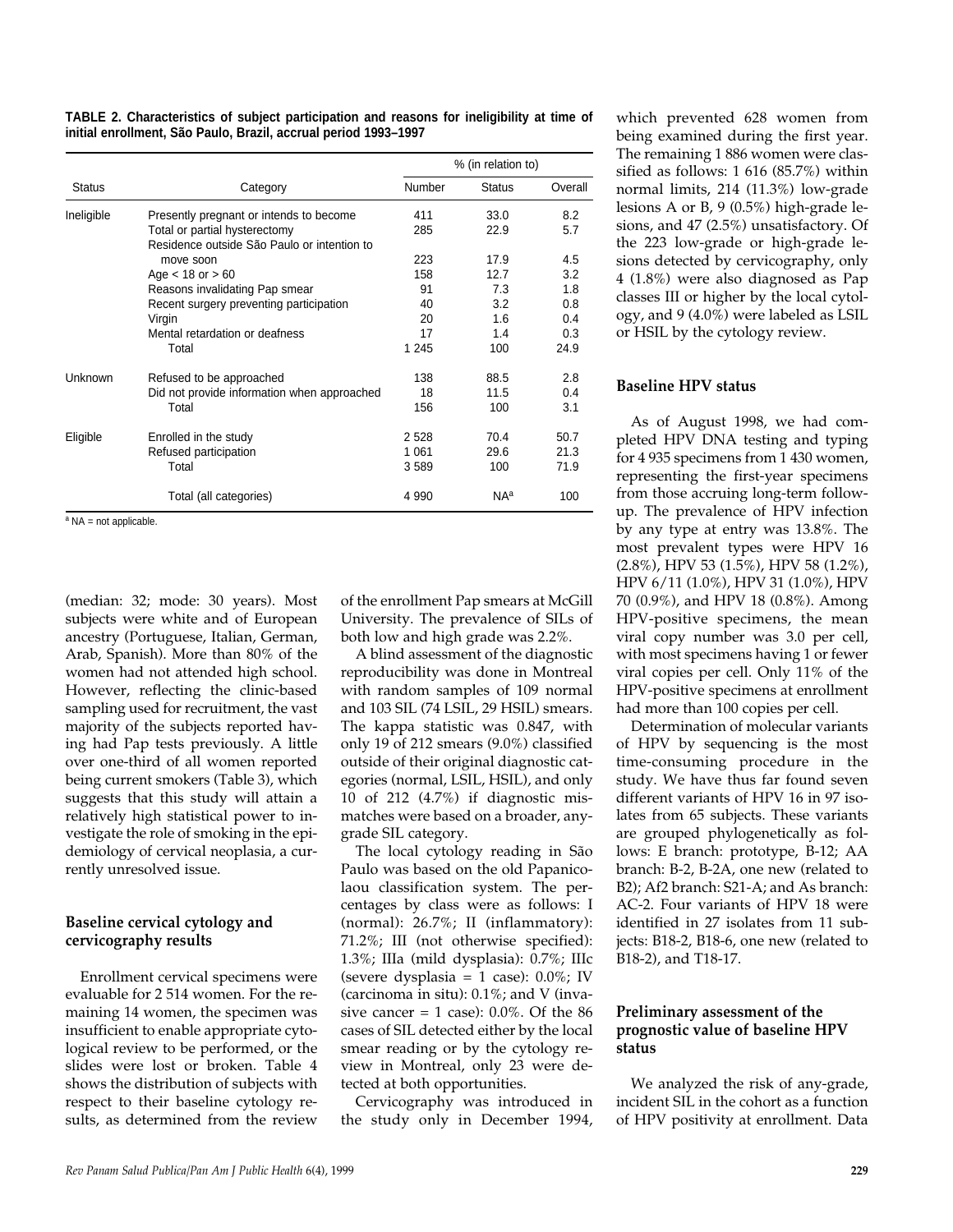| Variable                           | Categories           | <b>Number<sup>a</sup></b> | %    |
|------------------------------------|----------------------|---------------------------|------|
| Age                                | $18 - 24$            | 485                       | 20.3 |
|                                    | $25 - 34$            | 944                       | 39.6 |
|                                    | $35 - 44$            | 686                       | 28.8 |
|                                    | $\geq 45$            | 270                       | 11.3 |
| Ethnicity                          | White                | 1 5 3 5                   | 64.4 |
|                                    | Mestiza              | 511                       | 21.4 |
|                                    | <b>Black</b>         | 301                       | 12.6 |
|                                    | Other                | 36                        | 1.5  |
| Education                          | Less than elementary | 543                       | 22.8 |
|                                    | Elementary           | 1 3 9 3                   | 58.5 |
|                                    | High school          | 381                       | 16.0 |
|                                    | College/university   | 66                        | 2.8  |
| Smoking                            | Never                | 1 1 3 7                   | 47.7 |
|                                    | Current              | 834                       | 35.0 |
|                                    | Former               | 414                       | 17.4 |
| Age at first intercourse           | $\leq 15$            | 652                       | 27.3 |
|                                    | $16 - 17$            | 610                       | 25.6 |
|                                    | $18 - 19$            | 501                       | 21.0 |
|                                    | $\geq 20$            | 622                       | 26.1 |
| Lifetime number of sexual partners | 1                    | 1 0 5 8                   | 44.4 |
|                                    | $\overline{2}$       | 502                       | 21.1 |
|                                    | 3                    | 331                       | 13.9 |
|                                    | 4                    | 192                       | 8.1  |
|                                    | 5                    | 115                       | 4.8  |
|                                    | $\geq 6$             | 186                       | 7.8  |
| Duration of oral contraceptive use | Never                | 387                       | 16.2 |
|                                    | $\leq$ 5 years       | 1 308                     | 54.8 |
|                                    | > 5 years            | 690                       | 28.9 |
| Number of pregnancies              | 0                    | 45                        | 1.9  |
|                                    | 1                    | 353                       | 14.9 |
|                                    | $\overline{2}$       | 505                       | 21.3 |
|                                    | 3                    | 500                       | 21.1 |
|                                    | $4 - 5$              | 568                       | 24.0 |
|                                    | $\geq 6$             | 397                       | 16.8 |
| Previous number of Pap tests       | 0                    | 124                       | 5.2  |
|                                    | $1 - 2$              | 534                       | 22.4 |
|                                    | $3 - 4$              | 509                       | 21.3 |
|                                    | $5 - 6$              | 315                       | 13.2 |
|                                    | $\geq 7$             | 903                       | 37.9 |

**TABLE 3. Distribution of selected characteristics at enrollment for participants in the Ludwig-McGill cohort, São Paulo, Brazil, accrual period 1993–1997**

a Information is for 2 385 subjects with enrollment questionnaires processed as of June 1998; missing values are excluded.

on cytological outcomes were based on smears read through August 1997. Only the 887 women who were free of SIL at enrollment and had been tested for HPV were included in the analysis. Two separate incidence curves were computed using actuarial techniques, one for cytological outcome determined by the smear reading by the local hospital provider in São Paulo (Figure 1, top) and the other by the cytology review in Montreal (Figure 1, bottom). The actuarial curves of SIL incidence based on the local cytology were largely overlapping, but not the ones based on the Montreal slide review. Using the research-quality cytology (smear readings provided by Dr. Ferenczy's Montreal laboratory), the relative risk (RR) of SIL associated with HPV positivity was 5.8 (95% confidence interval [CI]: 3.0–11.1) (using the Cox proportional hazards model). Based on the local reading of the same smears, the equivalent RR of SIL was a considerably lower 1.4, with a 95% CI of 0.6–3.3.

# **DISCUSSION**

Although there is currently great enthusiasm concerning the possible application of HPV testing as an adjunct to Pap cytology screening for cervical cancer, there are several problems that need to be solved before any current secondary prevention programs can be augmented. Positive predictive values of HPV testing are low in most asymptomatic women because of the relatively high prevalence of subclinical HPV infection in the general population. Most of these infections are transient and are probably of little significance. The concern resides, however, with the small proportion of women who harbor persistent HPV infections. These women have a much greater risk of subsequent cervical neoplasia (18, 19), indicating that persistent HPV infections, rather than transient ones, are the actual biologic precursor in cervical carcinogenesis. Research on the epidemiology of viral persistence and on its determinants will help formulate algorithms and policies for inclusion of some form of HPV testing as an adjunct to screening for cervical cancer prevention. More importantly, however, we believe that the present study will provide new insights into the pathogenic mechanisms of HPV infection leading to cervical cancer, which will eventually aid in efforts at vaccine development and primary prevention.

As far as we know, the Ludwig-McGill longitudinal study is one of the largest ongoing epidemiologic investigations of the natural history of cervical neoplasia to employ a powerful array of laboratory techniques to doc-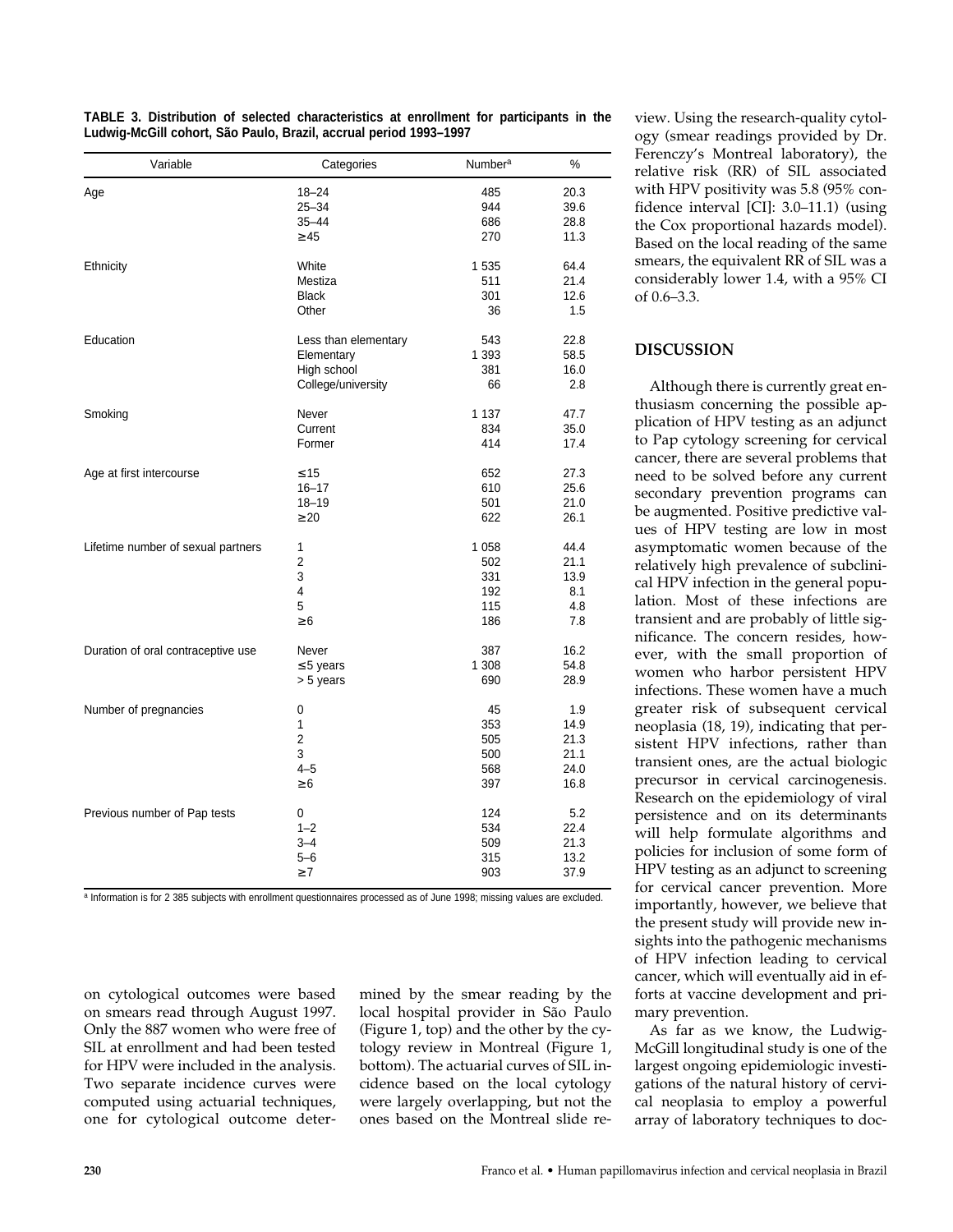**TABLE 4. Distribution of cervical cytological results (based on slide review) at enrollment among cohort participants, São Paulo, Brazil, accrual period 1993–1997**

| Cytological diagnosis <sup>a</sup> |                                      | Number | Percent | Total $(\%)^b$ |
|------------------------------------|--------------------------------------|--------|---------|----------------|
| Within normal limits:              |                                      |        |         | 2 411 (96.1)   |
|                                    | Normal                               | 1 627  | 64.7    |                |
|                                    | Benign cellular changes              | 784    | 31.2    |                |
| ASCUS:                             |                                      |        |         | 43 (1.7)       |
|                                    | ASCUS, favor benign cellular changes | 8      | 0.3     |                |
|                                    | ASCUS, rule out LSIL                 | 29     | 1.2     |                |
|                                    | ASCUS, rule out HSIL                 | 5      | 0.2     |                |
|                                    | AGUS, rule out adenocarcinoma        | 1      | 0.0     |                |
| LSIL:                              |                                      |        |         | 33(1.3)        |
|                                    | <b>LSIL</b>                          | 30     | 1.2     |                |
|                                    | LSIL, rule out HSIL                  | 3      | 0.1     |                |
| HSIL:                              |                                      |        |         | 21(0.8)        |
|                                    | HSIL, moderate dysplasia             | 7      | 0.3     |                |
|                                    | HSIL, severe dysplasia               | 14     | 0.6     |                |
| Unsatisfactory                     |                                      | 6      | 0.2     |                |

a Abbreviations: ASCUS = atypical squamous cells of undetermined significance; AGUS = atypical glandular cells of undetermined significance; LSIL = low grade squamous intraepithelial lesions; HSIL = high grade squamous intraepithelial lesions.

**b** Percent totals by diagnostic grouping exclude unsatisfactory smears from the denominator. Overall and diagnostic group percent totals do not necessarily add up because of rounding errors.

ument the onset of precursor lesions. It is also one of the few ongoing cohort studies with multiple measurements of HPV markers over time, thus allowing determination of the true incidence rate of viral infection. Since it is being conducted in a population at high risk for cervical cancer, the levels of statistical power for cytological endpoints might be higher than if the same study were conducted in a typical North American population.

Subject recruitment was completed in March 1997, after the cohort reached the sample size that we had estimated was needed to attain sufficient statistical power to assess associations of interest. Actuarial rates of compliance with all follow-up visits have stabilized at around 75%. Such a rate of long-term adherence can be considered as very high in a protocol with procedure-intensive follow-up that requires multiple hospital visits frequently lasting longer than one hour. This compliance rate has been attained despite the fact that participation is dependent upon agreeing to donate a blood sample and a cervical cell specimen and to

undergo lengthy interviews dealing with sensitive life events in most clinic visits.

An ongoing cohort study in Costa Rica also includes repeated testing of subjects for HPV and cervical neoplasia over time, but the focus of that study is on the role of HPV in the etiology of HSIL and on the evaluation of new cervical cancer screening strategies (20). Unlike other cohort studies that use viral type as a taxonomic unit, we have chosen the innovative approach of testing for molecular variants and measuring viral load in the cervix to study viral persistence. We will further document the natural history of cervical HPV infection as the precursor event for SIL by correlating the viral findings with the subject's immune response to specific capsid antigens of HPV and by correlating the latter with risk of subsequent SIL.

The focus of our investigation is on the dynamics of the natural history of HPV infection and cervical neoplasia. Although it is not one of our main objectives, our cohort study will provide a limited assessment of the relative diagnostic performance of Pap cytology, cervicography, and HPV testing, as well as their combinations, using the biopsy results as the gold standard. We will calculate the sensitivity and specificity for each combination of test and lesion severity. Women who were recalled as a result of the algorithm process described earlier in the "Management of lesions" subsection but who did not have lesional tissue to be biopsied will be considered disease-free for the purposes of the latter calculation.

Our preliminary assessment of cytologic outcomes in the study indicates that there was substantial underestimation of the prognostic value of HPV status at entry with respect to lesion outcome using the nonresearch-quality smear reading, presumably as a reflection of outcome misclassification. This empirical illustration of the effects of cytological misclassification prompted us to stop using the cytology diagnoses from the local hospital provider for

**FIGURE 1. Cumulative incidence of anygrade squamous intraepithelial lesions (SIL) associated with baseline HPV positivity among 887 women with no cytological abnormalities when enrolled in the Ludwig-McGill cohort study, São Paulo, Brazil, 1993 and after**

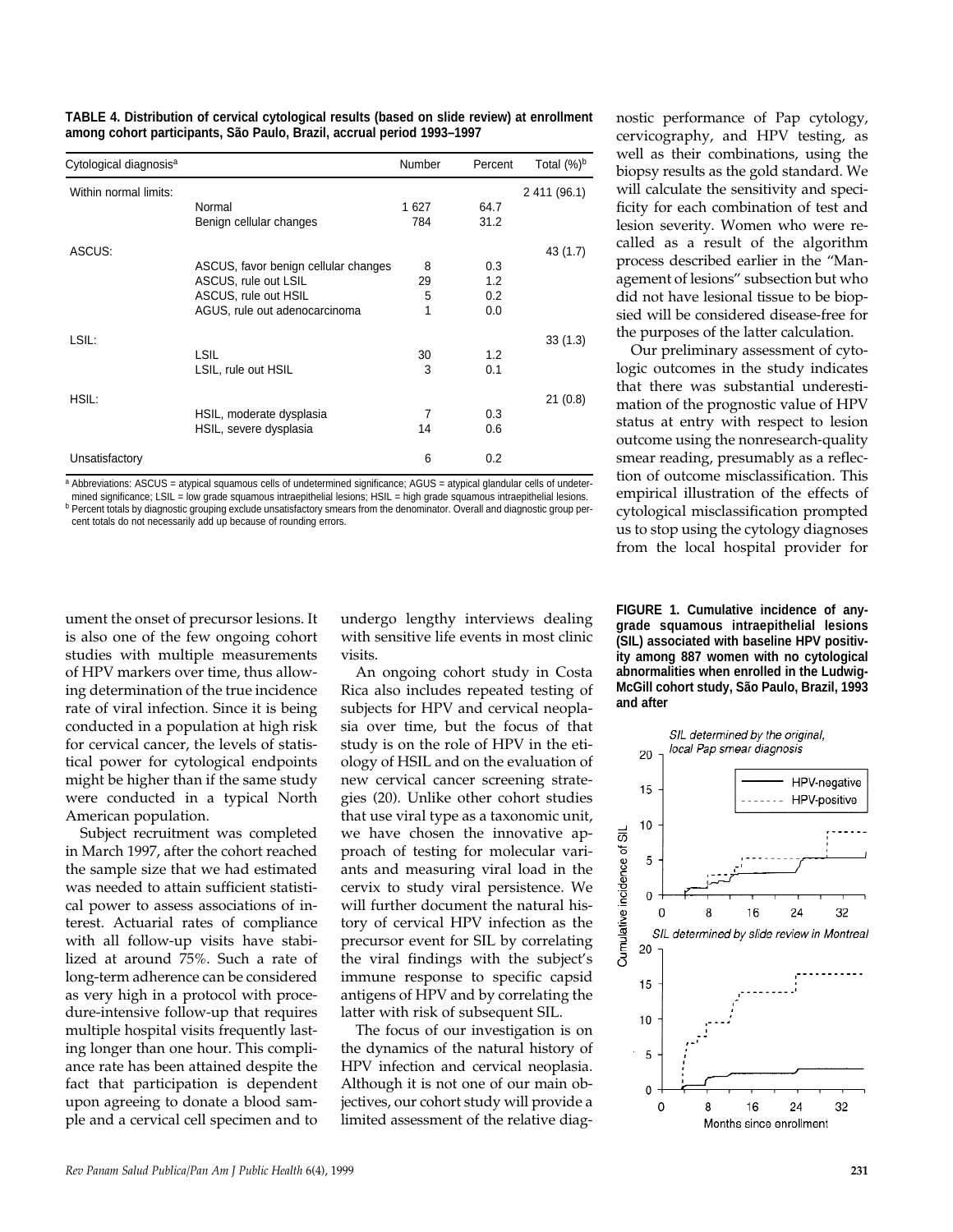triage purposes. An accredited cytotechnologist has joined our team to provide a timely and reliable first screen of all smears generated in the study, to prevent delays in referring for colposcopy any cases of HSIL.

The traditional epidemiologic study designs of single-opportunity assessment of exposure and outcome do not permit assessment of questions of viral persistence, fluctuation in viral load, regression of cervical lesions, and the dynamics of risk factor changes over time (e.g., acquisition of new sexual partners) (21). To understand the role and mechanism of such dynamic changes in the natural history of the disease one must conduct studies that repeatedly collect data on risk factors, HPV, and cervical lesions on multiple occasions during followup. A longitudinal, repeated-measurement cohort investigation, such as the one used in the Ludwig-McGill study, is the only design that permits accurate and unbiased assessment of cumulative HPV exposure and lesion outcome history.

**Acknowledgments.** This project is supported by an intramural grant from the Ludwig Institute for Cancer Research and by grants from the U.S. National Cancer Institute, the Medical Research Council of Canada, and the National Cancer Institute of Canada. The authors are indebted to Drs. Maria Nozaki and Lúcia Aoki for the local cytology readings during the initial phase of the investigation. The authors are grateful for the kind contributions of materials by Dr. E. M. de Villiers and by Dr. John Schiller.

### **REFERENCES**

- 1. IARC Working Group. Human papillomaviruses. Lyon, France: International Agency for Research on Cancer; 1995. (IARC Monographs on the Evaluation of Carcinogenic Risks to Humans. Vol. 64).
- 2. Franco EL, Villa LL, Rahal P, Ruiz A. Molecular variant analysis as an epidemiological tool to study persistence of cervical human papillomavirus infection. J Natl Cancer Inst 1994; 86(20):1558–1559.
- 3. Caballero OL, Villa LL, Simpson AJG. Low stringency-PCR (LS-PCR) allows entirely internally standardized DNA quantitation. Nucleic Acid Res 1995;23:192–193.
- 4. Solomon D. The 1988 Bethesda system for reporting cervical/vaginal cytologic diagnoses. Developed and approved at the National Cancer Institute Workshop, Bethesda, Maryland, USA, December 12–13, 1988. J Clin Cytol Cytopathol 1989;33:567–574.
- 5. Stafl A. Cervicography: a new method for cervical cancer detection. Am J Obstet Gynecol 1981;139:815–825.
- 6. Bauer HM, Ting Y, Greer CE, Chambers JC, Tashiro CJ, Chimera J, et al. Genital human papillomavirus infection in female university students as determined by a PCR-based method. JAMA 1991;265:472–477.
- 7. Hildesheim A, Schiffman MH, Gravitt PE, Glass AG, Greer CE, Zhang T, et al. Persistence of type-specific human papillomavirus infection among cytologically normal women. J Infect Dis 1994;169:235–240.
- 8. Bernard HU, Chan SY, Manos MM, Ong CK, Villa LL, Delius H, et al. Identification and assessment of known and novel human papillomaviruses by polymerase chain reaction amplification, restriction fragment length polymorphisms, nucleotide sequence, and phylogenetic algorithms. J Infec Dis 1994;170: 1077–1085.
- 9. Ho L, Chan SY, Chow V, Chong T, Tay SK, Villa LL, et al. Sequence variants of human papillomavirus type 16 in clinical samples permit verification and extension of epidemiological studies and construction of a phylogenetic tree. J Clin Microbiol 1991;29:1765–1772.
- 10. Ong CK, Chan SY, Campo MS, Fujinaga K, Mavromaranazos P, Labropoulou V, et al. Evolution of human papillomavirus type-18: an ancient phylogenetic root in Africa and intratype diversity reflect coevolution with human ethnic groups. J Virol 1993;67: 6424–6431.
- 11. Yamada T, Wheeler CM, Halpern AL, Stewart ACM, Hildesheim A, Jenison SA. Human papillomavirus type 16 variant lineages in United States populations characterized by nucleotide sequence analysis of the E6, L2, and L1 coding segments. J Virol 1995;69:7743–7753.
- 12. VanDenBrule AJC, Snijders PJF, Gordijn RLJ, Bleker OP, Meijer CJLM, Walboomers JMM. General primer-mediated polymerase chain reaction permits the detection of sequenced and still unsequenced human papillomavirus genotypes in cervical scrapes and carcinomas. Int J Cancer 1990;45: 644–649.
- 13. Kirnbauer R, Hubbert NL, Wheeler CM, Becker TM, Lowy DR, Schiller JT. A virus-like particle enzyme-linked immunosorbent assay detects serum antibodies in a majority of women infected with human papillomavirus type 16. J Natl Cancer Inst 1994;86:494–499.
- 14. Kirnbauer R, Taub J, Greenstone H, Roden R, Durst M, Gissmann L, et al. Efficient selfassembly of human papillomavirus type 16 L1 and L1-L2 into virus-like particles. J Virol 1993;67:6929–6936.
- 15. Storey A, Thomas M, Kalita A, Harwood C, Gardiol D, Mantovani F, et al. Role of a p53 polymorphism in the development of human papillomavirus-associated cancer. Nature 1998;393(6682):229–234.
- 16. Hildesheim A, Schiffman M, Brinton L, Fraumeni Jr J, Herrero R, Bratti MC, et al. p53 polymorphism and risk of cervical cancer. Nature 1998;396(6711):531–532.
- 17. Bodmer JG, Marsh SG, Albert ED, Bodmer WF, Bontrop RE, Charron D, et al. Nomenclature for factors of the HLA system, 1996. Vox Sanguinis 1997;73(2):105–130.
- 18. Koutsky LA, Holmes KK, Critchlow CW, Stevens CE, Paavonen J, Beckmann AM, et al. A cohort study of the risk of cervical intraepithelial neoplasia grade 2 or 3 in relation to papillomavirus infection. N Engl J Med 1992; 327:1272–1278.
- 19. Ho GYF, Burk RD, Klein S, Kadish AS, Chang CJ, Palan P, et al. Persistent genital human papillomavirus infection as a risk factor for persistent cervical dysplasia. J Natl Cancer Inst 1995;87:1365–1371.
- 20. Herrero R, Schiffman MH, Bratti C, Hildesheim A, Balmaceda I, Sherman ME, et al. Design and methods of a population-based natural history study of cervical neoplasia in a rural province of Costa Rica: the Guanacaste Project. Rev Panam Salud Publica 1997;1(5): 362–375.
- 21. Franco EL, Rohan T, Villa L. Epidemiologic evidence and human papillomavirus infection as a necessary cause of cervical cancer. J Natl Cancer Inst 1999;91:506–511.

Manuscript received on 11 January 1999. Revised version accepted for publication on 11 June 1999.